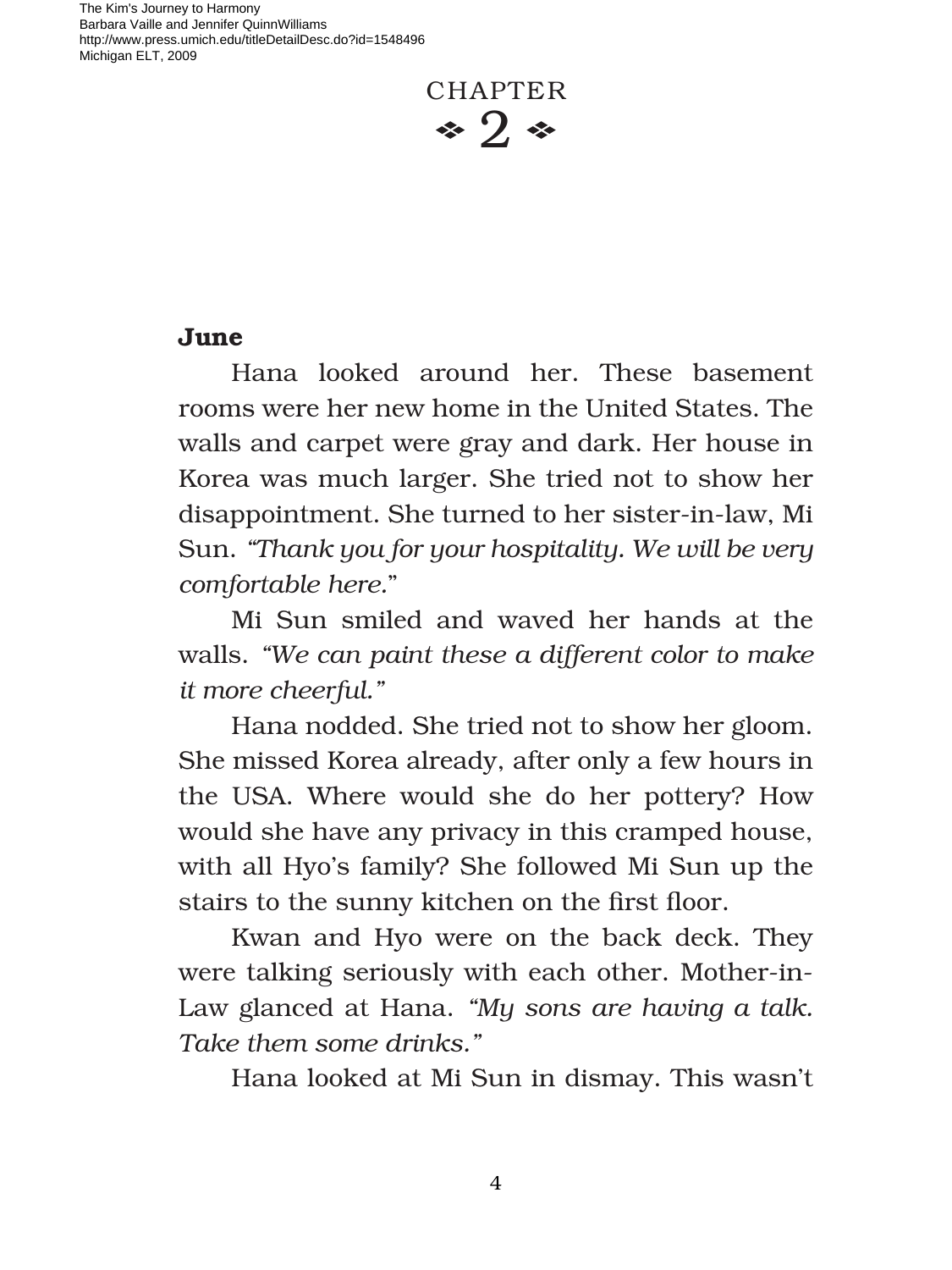her house. She didn't even know where the glasses were. Mi Sun gave her a little smile. *"Thank goodness you are here, little sister,"* she whispered*. "Now, we can follow the old lady's orders together!"* 

That night, after the kids were in bed, Hana and Hyo sat in their gray living room.

*"Hana, did we make a mistake?"* asked Hyo. *"When Kwan told me that Father wanted me to work in the business, I felt like I had to say yes. But now that we're here, I already feel like I'm being smothered.*"

*"No, we did the right thing,"* said Hana. She tried to sound very confident, but she didn't feel very confident. *"We are a family. Your brother needed you."* She paused. *"Oh, I forgot to tell you. Mi Sun told me there's an English class in the school where the kids will go. They have a summer program. I can start on Monday."*

The next day was Saturday, but Hyo and Kwan went to the office. Mi Sun and Hana went shopping, leaving their children and Mother-in-Law at home. They drove from the urban neighborhood where Mi Sun and Kwan lived to the Korean market in the suburbs. Mi Sun showed Hana what foods Motherin-Law preferred.

*"I don't really like to cook,"* Hana said to Mi Sun. *"I hope I can satisfy Mother-in-Law."*

*"Don't worry. I love to cook! I'm not going to stop cooking just because Mother-in-Law thinks it should*